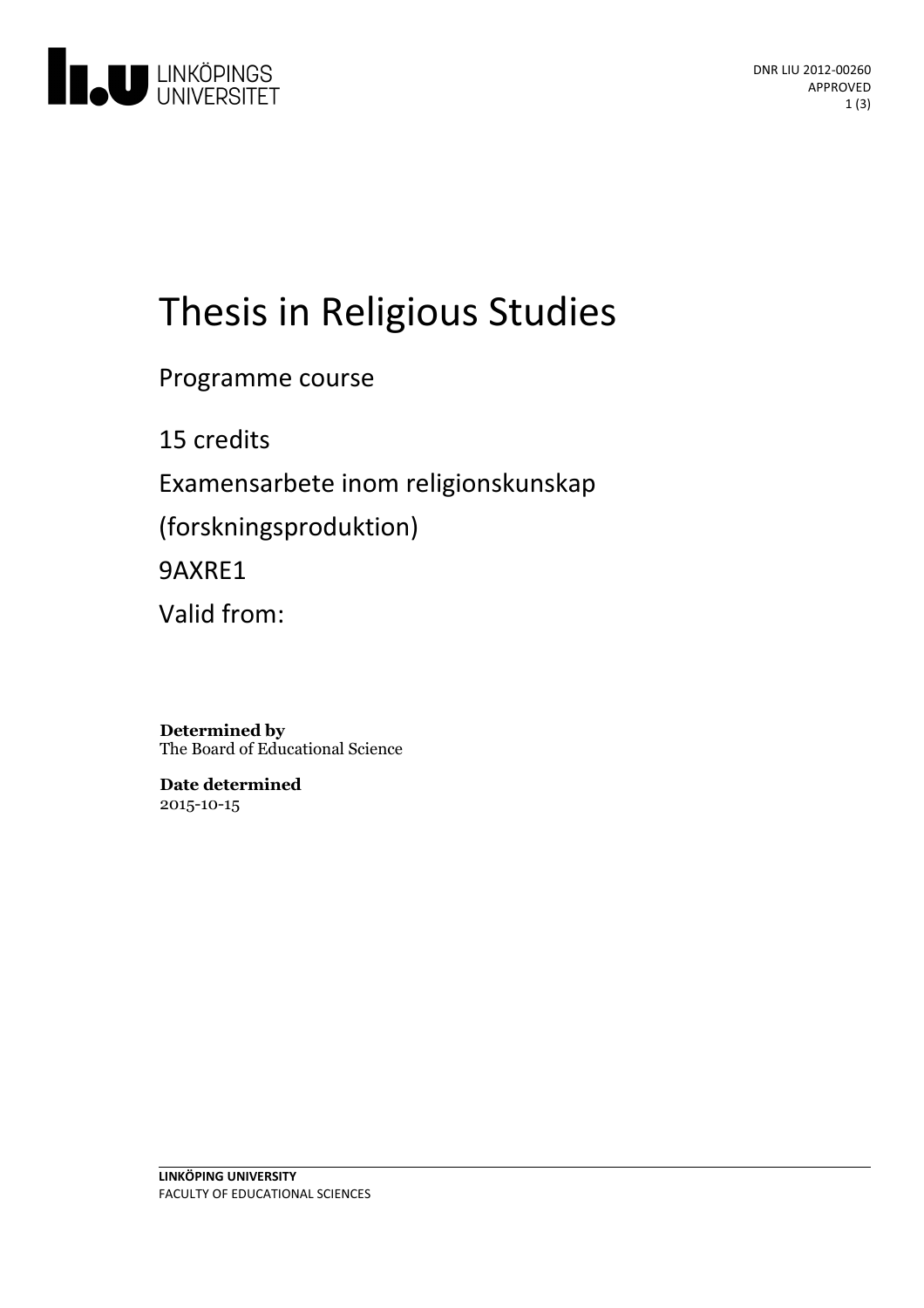Main field of study Religious Studies

Course level

Second cycle

# Advancement level

A1X

-

# Course offered for

- Secondary School Teacher Programme with a specialization in Teaching in Grades 7-9 of the Compulsory School, subject English
- Secondary School Teacher Programme with a specialization in Teaching in Grades 7-9 of the Compulsory School, subject History
- Secondary School Teacher Programme with a specialization in Teaching in Grades 7-9 of the Compulsory School, subject Mathematics
- Secondary School Teacher Programme with a specialization in Teaching in Grades 7-9 of the Compulsory School, subject Wood and Metal Craft
- Secondary School Teacher Programme with a specialization in Teaching in Grades 7-9 of the Compulsory School, subject Textile Craft

## Entry requirements

#### Examination

Applies to all courses regardless of grading scale.

Students failing an exam covering either the entire course or part of the course two times are entitled to have a new examiner appointed for the reexamination.

If the course has a three-graded grading scale (U - VG), following applies:

Students who have passed an examination may not retake it in order to improve their grades.

If the course is a VfU course, the following applies:

Examination of applied social and didactic abilities is limited to three (3) occasions.

## Grades

Three-grade scale, U, G, VG